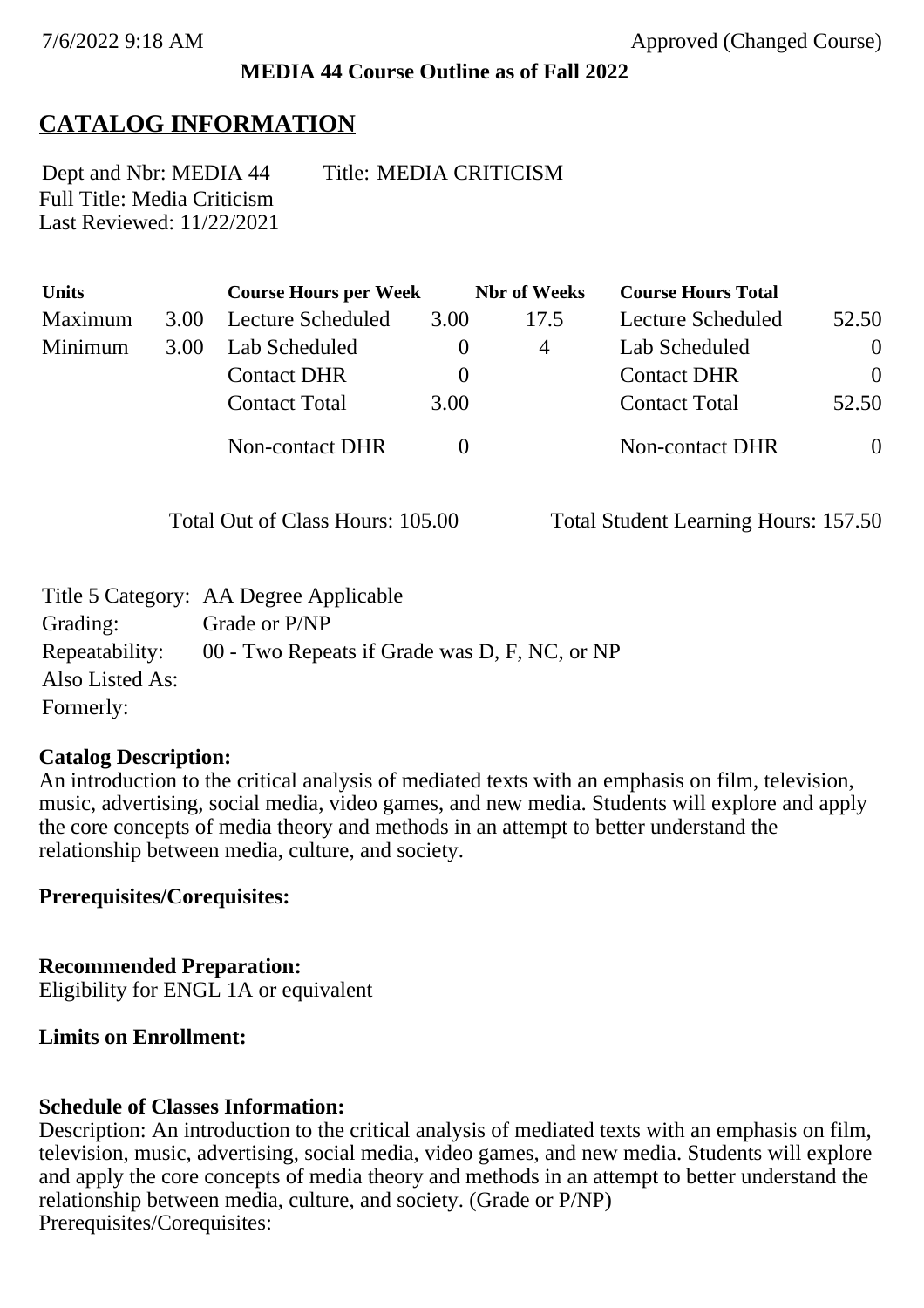## **ARTICULATION, MAJOR, and CERTIFICATION INFORMATION:**

| <b>AS Degree:</b><br><b>CSU GE:</b> | Area<br><b>Transfer Area</b>                 |  | Effective:<br>Effective:<br>Effective: | Inactive:<br>Inactive:<br>Inactive: |  |
|-------------------------------------|----------------------------------------------|--|----------------------------------------|-------------------------------------|--|
| IGETC:                              | <b>Transfer Area</b>                         |  |                                        |                                     |  |
|                                     | <b>CSU Transfer:</b> Transferable Effective: |  | Fall 2021                              | Inactive:                           |  |
|                                     | <b>UC Transfer:</b> Transferable Effective:  |  | Fall 2021                              | Inactive:                           |  |

**CID:**

### **Certificate/Major Applicable:**

[Both Certificate and Major Applicable](SR_ClassCheck.aspx?CourseKey=MEDIA44)

## **COURSE CONTENT**

#### **Student Learning Outcomes:**

Upon completion of the course, students will be able to:

1. Analyze and interpret historical and/or current media artifacts through the application of different research methods.

2. Construct, develop, and defend an argument utilizing empirical evidence.

3. Explain the interrelationship between the self, society, and media through different media theories.

### **Objectives:**

In order to achieve these learning outcomes, during the course students will:

1. Identify and examine various approaches to media criticism.

2. Explain the historical and cultural elements that enable and constrain the creation of a media artifact.

3. Construct and defend an argument utilizing a method of media criticism.

4. Evaluate the impact of aesthetic, cultural, economic, political, and historical factors that influence the media and shape society.

### **Topics and Scope:**

I. The Media Landscape

A. Statistics

- 1. global media conglomerates by net worth
- 2. consumer usage by medium across various demographics
- 3. consumer expenditures by medium across various demographics
- B. Historical trends and issues
	- 1. data collection and privacy
	- 2. personalization
	- 3. monetization of digital platforms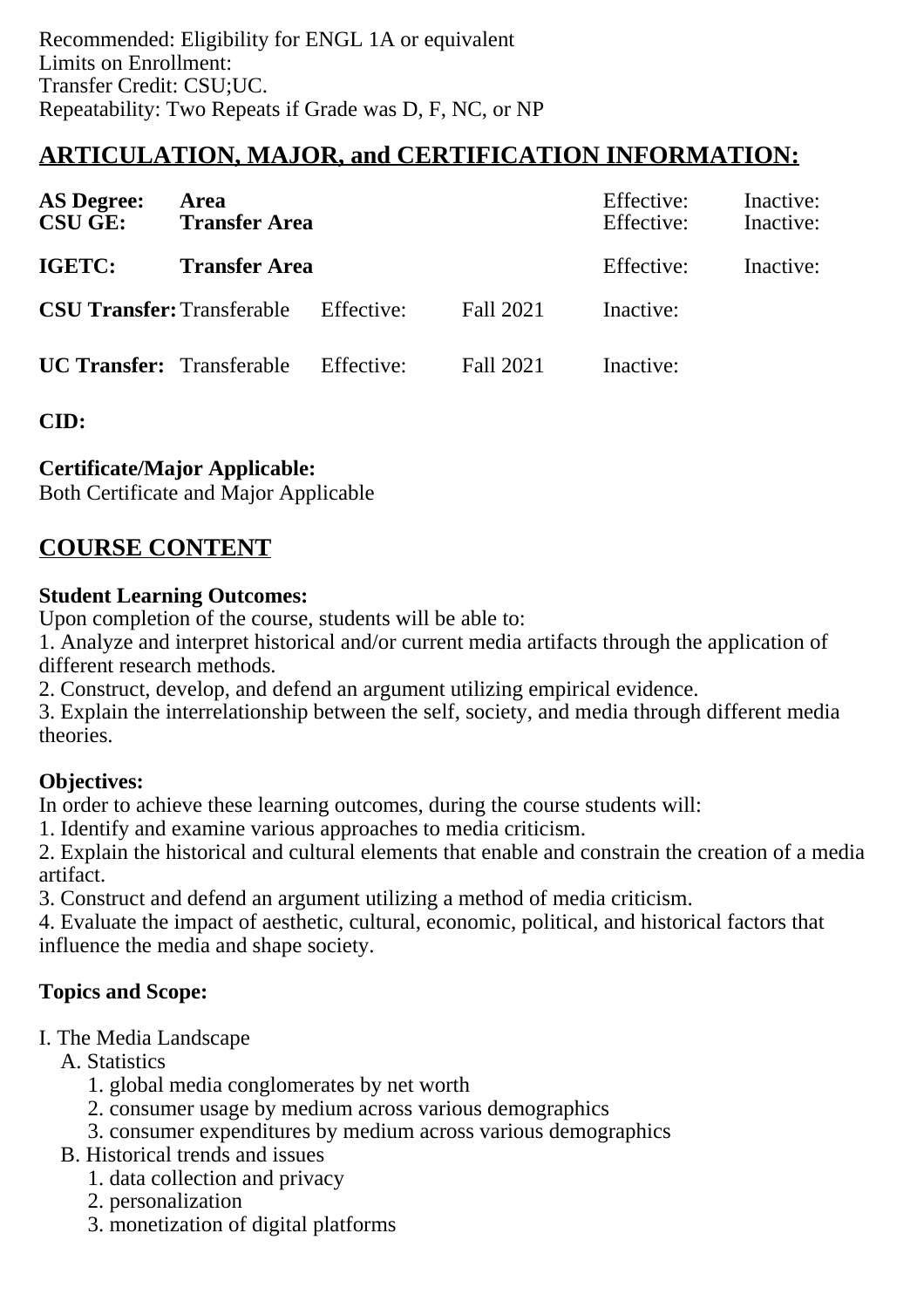- 4. fragmentation
- 5. audience segmentation
	- a. demographics
	- b. psychographics
	- c. taste Communities
- 6. conglomeration
- 7. globalization
- 8. democratization
- 9. disruption
- C. Theories
	- 1. media effects
	- 2. affect theory
	- 3. uses and gratifications
	- 4. medium theory
	- 5. queer theory
	- 6. orientalism
	- 7. afrocentricity
	- 8. marxist
	- 9. feminist
	- 10. post-modernism
	- 11. fandom
- II. Approaches to Research and Analysis
	- A. Quantitative methodologies
		- 1. content analysis
		- 2. experimental design
	- B. Qualitative approaches to criticism
		- 1. humanist
		- 2. auteurist
		- 3. genre
		- 4. genealogy
		- 5. rhetorical
		- 6. political economy
		- 7. structuralism and semiotics
		- 8 ethnography
		- 9. psychoanalytic
		- 10. textual analysis
		- 11. discourse analysis
		- 12. reception analysis
	- C. Literature review/case studies in various industries
		- 1. journalism
		- 2. music
		- 3. film
		- 4. television
		- 5. advertising
		- 6. new media
		- 7. video games
		- 8. social media

# **Assignment:**

- 1. Weekly readings (40-60 pages)
- 2. One to three exams